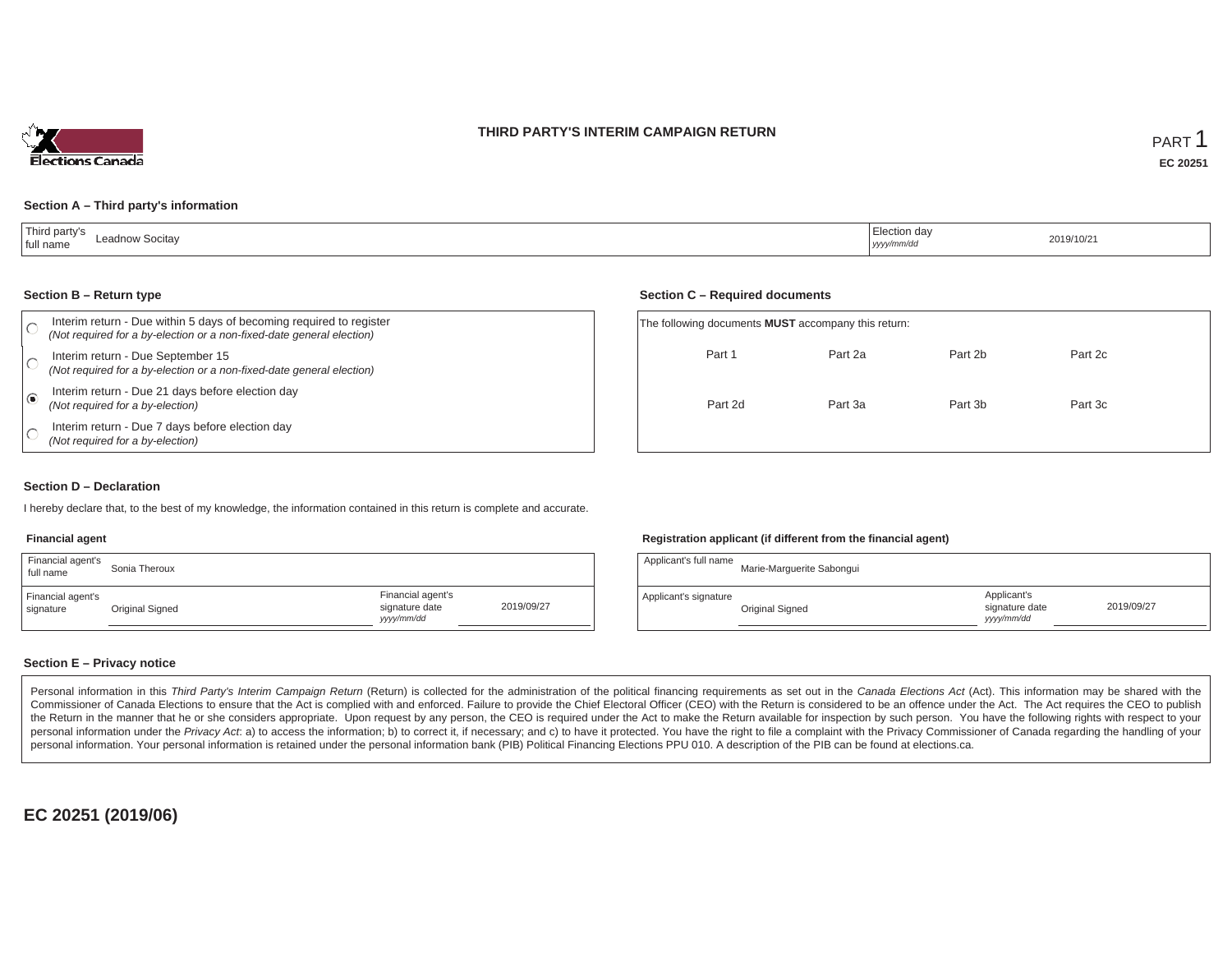

## **THIRD PARTY'S INTERIM CAMPAIGN RETURN THIRD PARTY'S INTERIM CAMPAIGN RETURN<br>Statement of monetary contributions received PART 2a**

| No.                                           | Full name       | <b>Street</b><br>no. | <b>Street</b> | Apt. | City        | Prov./<br>Terr. | Postal<br>code | Date<br>received<br>yyyy/mm/dd                                                    | Individual | Business /<br>Commercial<br>organization | Government | <b>Trade union</b> | Corporation<br>without share<br>capital | Unincorporated<br>organization or<br>association |
|-----------------------------------------------|-----------------|----------------------|---------------|------|-------------|-----------------|----------------|-----------------------------------------------------------------------------------|------------|------------------------------------------|------------|--------------------|-----------------------------------------|--------------------------------------------------|
|                                               |                 |                      |               |      |             |                 |                |                                                                                   | \$         | S.                                       | \$         | S.                 | \$                                      | S.                                               |
|                                               | Susan Stratton  |                      |               |      | Calgary     | AB              | T2E 9B3        | 2019/09/12                                                                        | 500.00     |                                          |            |                    |                                         |                                                  |
| $\overline{2}$                                | Patricia Lane   |                      |               |      | Victoria    | BC              | <b>V8R 5S6</b> | 2019/09/13                                                                        | 500.00     |                                          |            |                    |                                         |                                                  |
| $\mathbf{3}$                                  | Hussam Taha     |                      |               |      | Mississauga | ON              | L5V 2G7        | 2019/09/14                                                                        | 100.00     |                                          |            |                    |                                         |                                                  |
| $\overline{4}$                                | Hussam Taha     |                      |               |      | Mississauga | ON              | L5V 2G7        | 2019/09/23                                                                        | 200.00     |                                          |            |                    |                                         |                                                  |
| 5                                             | David Schacter  |                      |               |      | Montreal    | QC              | <b>H2J 4B7</b> | 2019/09/24                                                                        | 450.00     |                                          |            |                    |                                         |                                                  |
| 6                                             | Claire Kerrigan |                      |               |      | Knowlton    | QC              | <b>J0E 1V0</b> | 2019/09/24                                                                        | 400.00     |                                          |            |                    |                                         |                                                  |
| $\overline{7}$                                | Karla Wagner    |                      |               |      | Victoria    | BC              | V8Z 0E5        | 2019/09/25                                                                        | 500.00     |                                          |            |                    |                                         |                                                  |
| 8                                             | Jim Edmondson   |                      |               |      | Vancouver   | BC              | V5Z 1C3        | 2019/09/25                                                                        | 500.00     |                                          |            |                    |                                         |                                                  |
| 9                                             | Lynn Eakin      |                      |               |      | Toronto     | ON              | M5R 1M4        | 2019/09/26                                                                        | 1,000.00   |                                          |            |                    |                                         |                                                  |
|                                               | 10 Susan Yong   |                      |               |      | North York  | ON              | M3H 4E4        | 2019/09/26                                                                        | 300.00     |                                          |            |                    |                                         |                                                  |
|                                               |                 |                      |               |      |             |                 |                |                                                                                   |            |                                          |            |                    |                                         |                                                  |
|                                               |                 |                      |               |      |             |                 |                |                                                                                   |            |                                          |            |                    |                                         |                                                  |
|                                               |                 |                      |               |      |             |                 |                |                                                                                   |            |                                          |            |                    |                                         |                                                  |
|                                               |                 |                      |               |      |             |                 |                |                                                                                   |            |                                          |            |                    |                                         |                                                  |
|                                               |                 |                      |               |      |             |                 |                | Totals carried forward from previous page \$                                      |            |                                          |            |                    |                                         |                                                  |
|                                               |                 |                      |               |      |             |                 |                | Total amount of monetary contributions by contributors who gave over \$200 (A)    | 4,450.00   |                                          |            |                    |                                         |                                                  |
|                                               |                 |                      |               |      |             |                 |                | Number of contributors who gave over \$200                                        | 10         |                                          |            |                    |                                         |                                                  |
|                                               |                 |                      |               |      |             |                 |                | Total amount of monetary contributions by contributors who gave \$200 or less (B) | 38,167.00  |                                          |            |                    |                                         |                                                  |
| Number of contributors who gave \$200 or less |                 |                      |               |      |             |                 |                |                                                                                   | 1,074      |                                          |            |                    |                                         |                                                  |
|                                               |                 |                      |               |      |             |                 |                | Total amount of all monetary contributions (A+B)                                  | 42,617.00  |                                          |            |                    |                                         |                                                  |
|                                               |                 |                      |               |      |             |                 |                | Number of contributors who gave monetary contributions                            | 1,084      |                                          |            |                    |                                         |                                                  |

| <b>Contract Contract Contract</b><br>Third<br>019/10/2<br>party<br>  <i>yyyy</i><br>. | Page<br>ັ |
|---------------------------------------------------------------------------------------|-----------|
|---------------------------------------------------------------------------------------|-----------|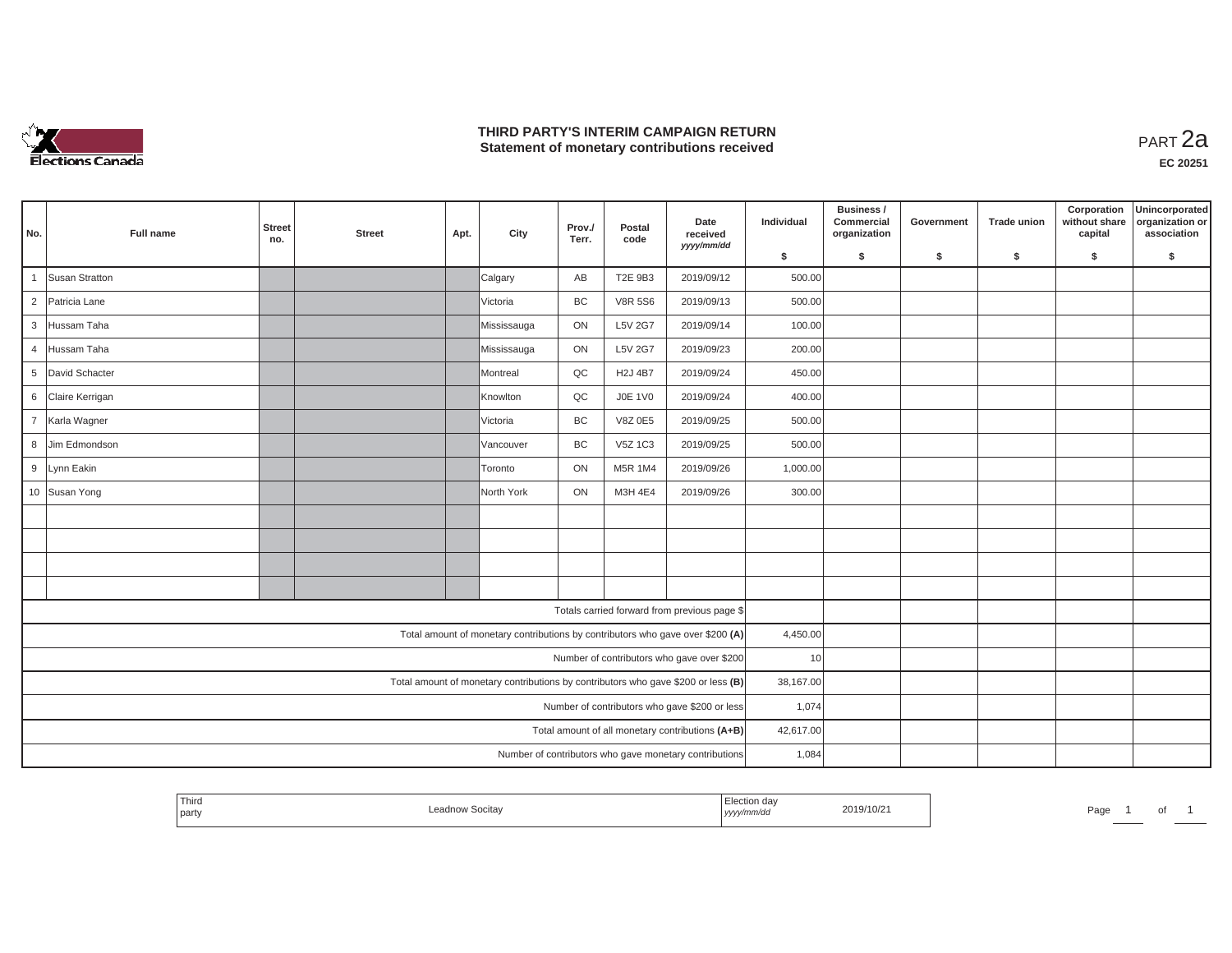

## **THIRD PARTY'S INTERIM CAMPAIGN RETURN**  THIRD PARTY'S INTERIM CAMPAIGN RETURN<br>Statement of non-monetary contributions received<br>**PART 2**b

**EC 20251**

| No. | Full name | Street<br>no. | <b>Street</b> | Apt. | City | Prov./<br>Terr. | Postal<br>code | Date<br>received                                                                      | Individual | Business /<br>Commercial<br>organization | Government | <b>Trade union</b> | Corporation<br>capital | Unincorporated<br>without share organization or<br>association |
|-----|-----------|---------------|---------------|------|------|-----------------|----------------|---------------------------------------------------------------------------------------|------------|------------------------------------------|------------|--------------------|------------------------|----------------------------------------------------------------|
|     |           |               |               |      |      |                 |                | yyyy/mm/dd                                                                            | \$         | \$                                       | \$         | \$                 | \$                     | \$                                                             |
|     |           |               |               |      |      |                 |                |                                                                                       |            |                                          |            |                    |                        |                                                                |
|     |           |               |               |      |      |                 |                |                                                                                       |            |                                          |            |                    |                        |                                                                |
|     |           |               |               |      |      |                 |                |                                                                                       |            |                                          |            |                    |                        |                                                                |
|     |           |               |               |      |      |                 |                |                                                                                       |            |                                          |            |                    |                        |                                                                |
|     |           |               |               |      |      |                 |                |                                                                                       |            |                                          |            |                    |                        |                                                                |
|     |           |               |               |      |      |                 |                |                                                                                       |            |                                          |            |                    |                        |                                                                |
|     |           |               |               |      |      |                 |                |                                                                                       |            |                                          |            |                    |                        |                                                                |
|     |           |               |               |      |      |                 |                |                                                                                       |            |                                          |            |                    |                        |                                                                |
|     |           |               |               |      |      |                 |                |                                                                                       |            |                                          |            |                    |                        |                                                                |
|     |           |               |               |      |      |                 |                |                                                                                       |            |                                          |            |                    |                        |                                                                |
|     |           |               |               |      |      |                 |                |                                                                                       |            |                                          |            |                    |                        |                                                                |
|     |           |               |               |      |      |                 |                |                                                                                       |            |                                          |            |                    |                        |                                                                |
|     |           |               |               |      |      |                 |                |                                                                                       |            |                                          |            |                    |                        |                                                                |
|     |           |               |               |      |      |                 |                |                                                                                       |            |                                          |            |                    |                        |                                                                |
|     |           |               |               |      |      |                 |                | Totals carried forward from previous page \$                                          |            |                                          |            |                    |                        |                                                                |
|     |           |               |               |      |      |                 |                | Total amount of non-monetary contributions by contributors who gave over \$200 (A)    |            |                                          |            |                    |                        |                                                                |
|     |           |               |               |      |      |                 |                | Number of contributors who gave over \$200                                            |            |                                          |            |                    |                        |                                                                |
|     |           |               |               |      |      |                 |                | Total amount of non-monetary contributions by contributors who gave \$200 or less (B) |            |                                          |            |                    |                        |                                                                |
|     |           |               |               |      |      |                 |                | Number of contributors who gave \$200 or less                                         |            |                                          |            |                    |                        |                                                                |
|     |           |               |               |      |      |                 |                | Total amount of all non-monetary contributions (A+B)                                  |            |                                          |            |                    |                        |                                                                |
|     |           |               |               |      |      |                 |                | Number of contributors who gave non-monetary contributions                            |            |                                          |            |                    |                        |                                                                |

| Third<br>า aa√<br>2019/10/2<br>.<br>Socitay<br>.<br>–∈au•<br>party<br><i>yyyymma</i> a | Pag<br>וש |
|----------------------------------------------------------------------------------------|-----------|
|----------------------------------------------------------------------------------------|-----------|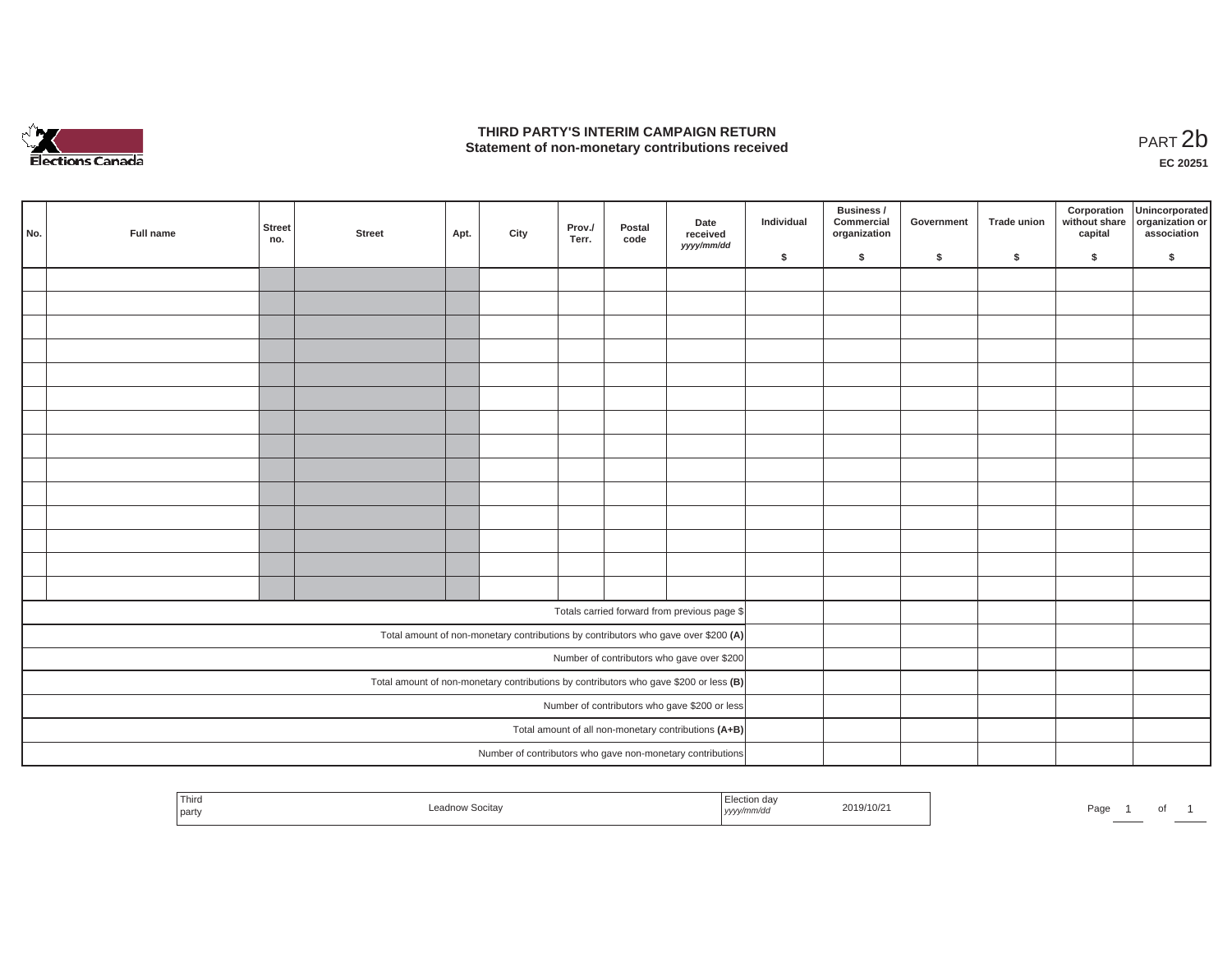

### **THIRD PARTY'S INTERIM CAMPAIGN RETURN**  RD PARTY'S INTERIM CAMPAIGN RETURN<br>Statement of operating loans received **PART 2c**

**EC 20251**

| No. | Full name | <b>Street</b><br>no. | <b>Street</b> | Apt. | City | Prov./<br>Terr. | Postal<br>code | Date<br>received<br>yyyy/mm/dd                                    | Individual | Business /<br>Commercial<br>organization | Government | Trade union | Corporation<br>capital | Unincorporated<br>without share organization or<br>association |
|-----|-----------|----------------------|---------------|------|------|-----------------|----------------|-------------------------------------------------------------------|------------|------------------------------------------|------------|-------------|------------------------|----------------------------------------------------------------|
|     |           |                      |               |      |      |                 |                |                                                                   | \$         | $\sqrt{2}$                               | \$         | $\sqrt{2}$  | \$                     | \$                                                             |
|     |           |                      |               |      |      |                 |                |                                                                   |            |                                          |            |             |                        |                                                                |
|     |           |                      |               |      |      |                 |                |                                                                   |            |                                          |            |             |                        |                                                                |
|     |           |                      |               |      |      |                 |                |                                                                   |            |                                          |            |             |                        |                                                                |
|     |           |                      |               |      |      |                 |                |                                                                   |            |                                          |            |             |                        |                                                                |
|     |           |                      |               |      |      |                 |                |                                                                   |            |                                          |            |             |                        |                                                                |
|     |           |                      |               |      |      |                 |                |                                                                   |            |                                          |            |             |                        |                                                                |
|     |           |                      |               |      |      |                 |                |                                                                   |            |                                          |            |             |                        |                                                                |
|     |           |                      |               |      |      |                 |                |                                                                   |            |                                          |            |             |                        |                                                                |
|     |           |                      |               |      |      |                 |                |                                                                   |            |                                          |            |             |                        |                                                                |
|     |           |                      |               |      |      |                 |                |                                                                   |            |                                          |            |             |                        |                                                                |
|     |           |                      |               |      |      |                 |                |                                                                   |            |                                          |            |             |                        |                                                                |
|     |           |                      |               |      |      |                 |                |                                                                   |            |                                          |            |             |                        |                                                                |
|     |           |                      |               |      |      |                 |                |                                                                   |            |                                          |            |             |                        |                                                                |
|     |           |                      |               |      |      |                 |                |                                                                   |            |                                          |            |             |                        |                                                                |
|     |           |                      |               |      |      |                 |                | Totals carried forward from previous page \$                      |            |                                          |            |             |                        |                                                                |
|     |           |                      |               |      |      |                 |                | Total amount of loans by lenders who provided over \$200 (A)      |            |                                          |            |             |                        |                                                                |
|     |           |                      |               |      |      |                 |                | Number of lenders who provided over \$200                         |            |                                          |            |             |                        |                                                                |
|     |           |                      |               |      |      |                 |                | Total amount of loans by lenders who provided \$200 or less $(B)$ |            |                                          |            |             |                        |                                                                |
|     |           |                      |               |      |      |                 |                | Number of lenders who provided \$200 or less                      |            |                                          |            |             |                        |                                                                |
|     |           |                      |               |      |      |                 |                | Total amount of all loans (A+B)                                   |            |                                          |            |             |                        |                                                                |
|     |           |                      |               |      |      |                 |                | Number of all lenders who provided loans                          |            |                                          |            |             |                        |                                                                |

| Third<br>the contract of the contract of<br>party | Leadnow Socitay | Election day<br>yyyy/mm/dd | 2019/10/21 | Page | $\cdot$ |  |
|---------------------------------------------------|-----------------|----------------------------|------------|------|---------|--|
|                                                   |                 |                            |            |      |         |  |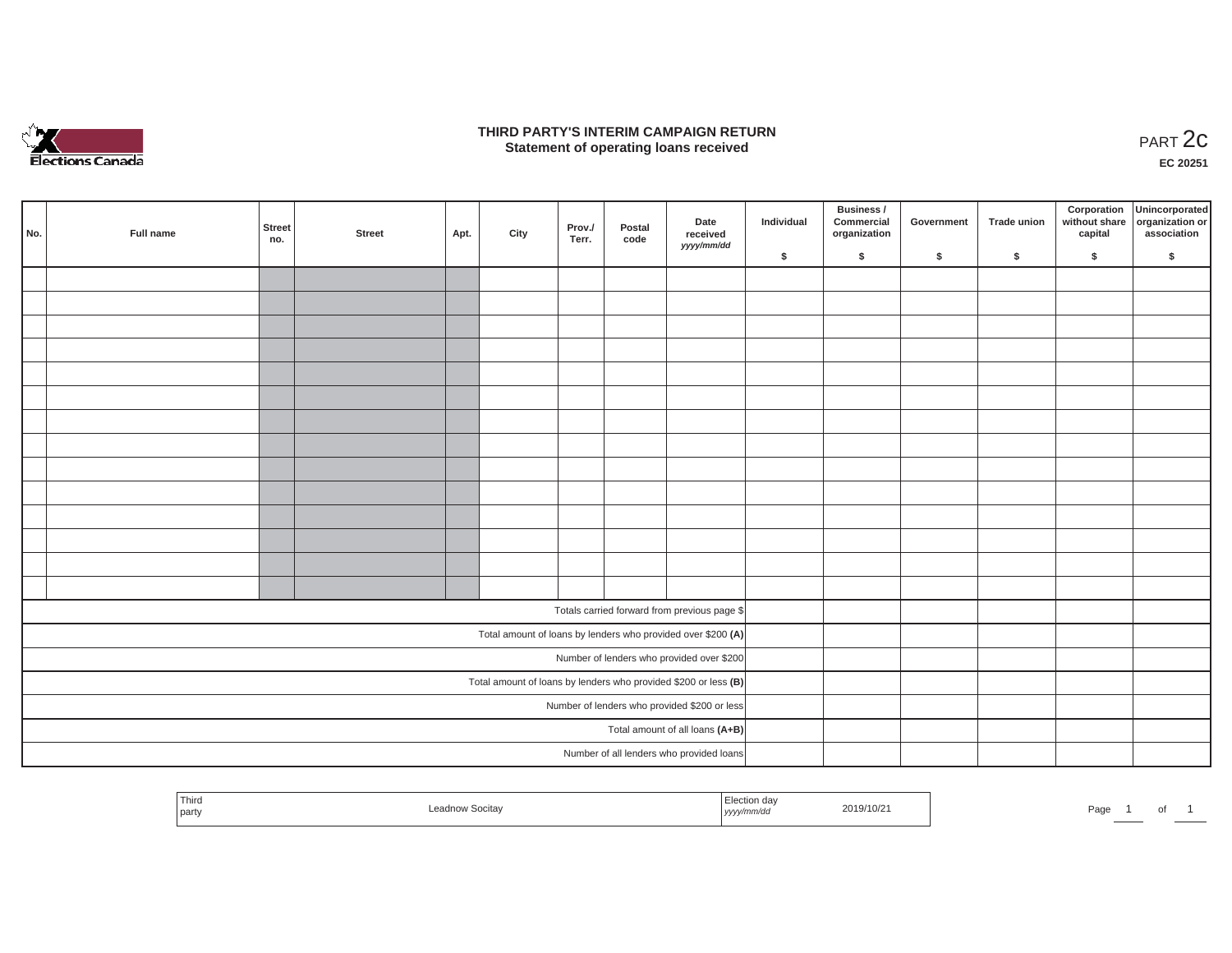

# **THIRD PARTY'S INTERIM CAMPAIGN RETURN SUMMARY STATE SUMMARY OF A SUMMARY OF A SUMMARY OF A SUMMARY OF A SUMMARY OF A SUMMARY OF A SUMMARY OF A SUMMA**<br> **Summary of inflows**

| No.          | Type of contributor / lender                    | <b>Monetary</b><br>contributions<br>(Part 2a)<br>\$ | Non-monetary<br>contributions<br>(Part 2b)<br>\$ | Loans<br>(Part 2c)<br>\$ | <b>Total</b><br>\$ | Number of<br>contributors and<br>lenders |  |  |
|--------------|-------------------------------------------------|-----------------------------------------------------|--------------------------------------------------|--------------------------|--------------------|------------------------------------------|--|--|
| 1.           | Individuals                                     | 42,617.00                                           |                                                  |                          | 42,617.00          | 1,084                                    |  |  |
|              | 2. Businesses / Commercial organizations        |                                                     |                                                  |                          |                    |                                          |  |  |
|              | 3. Governments                                  |                                                     |                                                  |                          |                    |                                          |  |  |
| 4.           | Trade unions                                    |                                                     |                                                  |                          |                    |                                          |  |  |
|              | 5. Corporations without share capital           |                                                     |                                                  |                          |                    |                                          |  |  |
|              | 6. Unincorporated organizations or associations |                                                     |                                                  |                          |                    |                                          |  |  |
| 7.           | Total (items 1 to 6)                            | 42,617.00                                           |                                                  |                          |                    | 1,084                                    |  |  |
| <b>Total</b> |                                                 |                                                     |                                                  |                          |                    |                                          |  |  |
|              | 8. Amount of third party's resources used       |                                                     |                                                  |                          |                    |                                          |  |  |
|              | 9. Grand total (items $7$ and $8$ )             | 42,617.00                                           |                                                  |                          |                    | 1,084                                    |  |  |

| Third<br>_ea<br>dnow Socitav<br>party | Election dav<br>2019/10/21<br>yyyy/mm/dd<br>,,,, |  |
|---------------------------------------|--------------------------------------------------|--|
|---------------------------------------|--------------------------------------------------|--|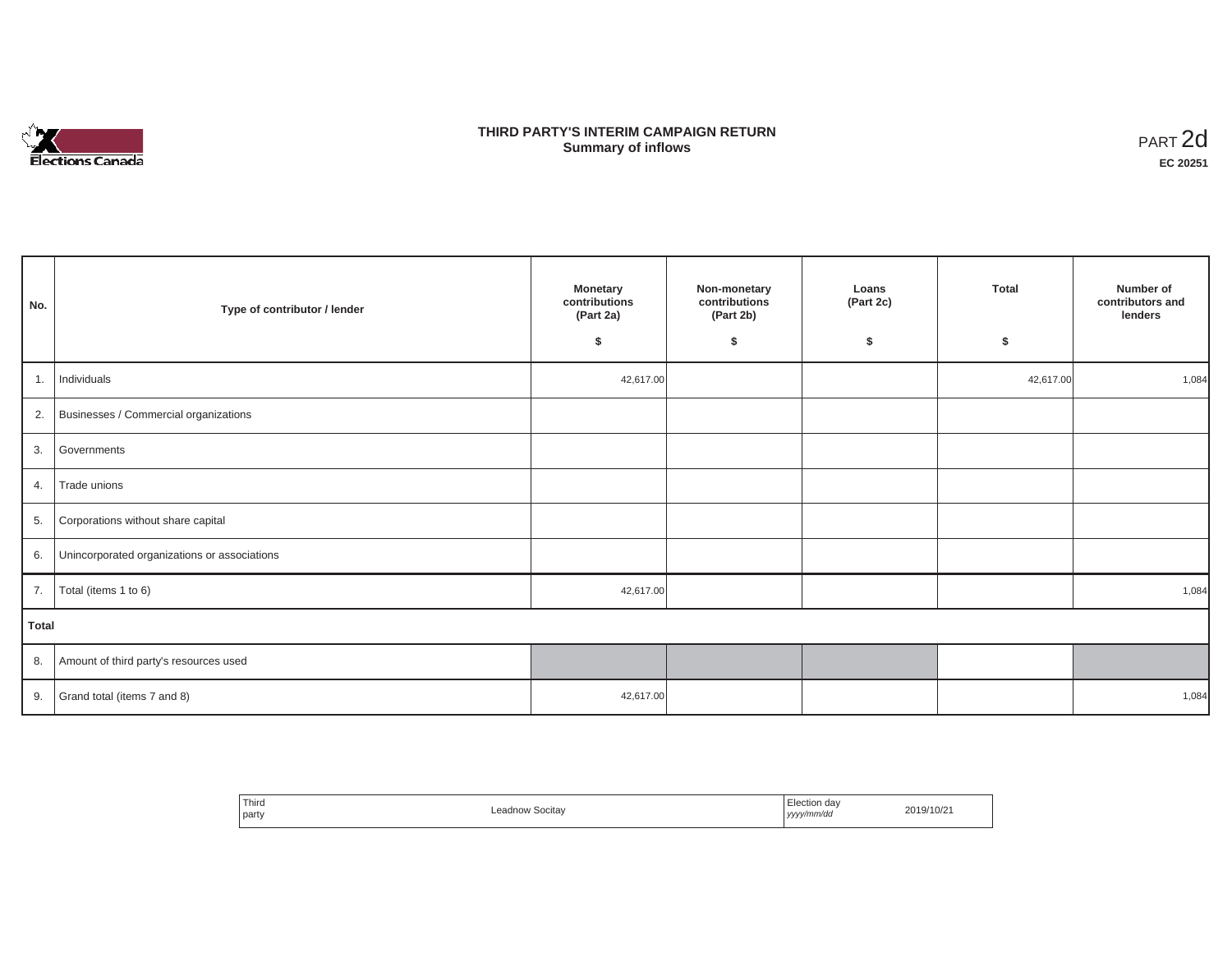

# **THIRD PARTY'S INTERIM CAMPAIGN RETURN Statement of expenses incurred for regulated activities that take place during the pre-election period**  *(Only applicable to a fixed-date general election)*

<code>PART $3$ a</code> **EC 20251**

| No.      | Date<br>incurred<br>yyyy/mm/dd | ED Code<br>(if applicable) | Supplier | Expense type | Expense<br>category | Expense<br>subcategory | Starting date<br>of activity,<br>advertisement<br>advertisement<br>dvertisement<br>advertisement<br>advertisement<br>advertisement<br>advertisement<br>advertisement<br>advertisement<br>advertisement<br>advertisement<br>advertisement<br>advertisement<br><br>or survey<br>yyyy/mm/dd | or survey<br>yyyy/mm/dd | Place of activity or<br>advertisement        | <b>Expense amount</b><br>\$ |
|----------|--------------------------------|----------------------------|----------|--------------|---------------------|------------------------|------------------------------------------------------------------------------------------------------------------------------------------------------------------------------------------------------------------------------------------------------------------------------------------|-------------------------|----------------------------------------------|-----------------------------|
|          |                                |                            | N/A      |              |                     |                        |                                                                                                                                                                                                                                                                                          |                         |                                              |                             |
|          |                                |                            |          |              |                     |                        |                                                                                                                                                                                                                                                                                          |                         |                                              |                             |
|          |                                |                            |          |              |                     |                        |                                                                                                                                                                                                                                                                                          |                         |                                              |                             |
|          |                                |                            |          |              |                     |                        |                                                                                                                                                                                                                                                                                          |                         |                                              |                             |
|          |                                |                            |          |              |                     |                        |                                                                                                                                                                                                                                                                                          |                         |                                              |                             |
|          |                                |                            |          |              |                     |                        |                                                                                                                                                                                                                                                                                          |                         |                                              |                             |
|          |                                |                            |          |              |                     |                        |                                                                                                                                                                                                                                                                                          |                         |                                              |                             |
|          |                                |                            |          |              |                     |                        |                                                                                                                                                                                                                                                                                          |                         |                                              |                             |
|          |                                |                            |          |              |                     |                        |                                                                                                                                                                                                                                                                                          |                         |                                              |                             |
|          |                                |                            |          |              |                     |                        |                                                                                                                                                                                                                                                                                          |                         |                                              |                             |
|          |                                |                            |          |              |                     |                        |                                                                                                                                                                                                                                                                                          |                         |                                              |                             |
|          |                                |                            |          |              |                     |                        |                                                                                                                                                                                                                                                                                          |                         |                                              |                             |
|          |                                |                            |          |              |                     |                        |                                                                                                                                                                                                                                                                                          |                         |                                              |                             |
|          |                                |                            |          |              |                     |                        |                                                                                                                                                                                                                                                                                          |                         |                                              |                             |
|          |                                |                            |          |              |                     |                        |                                                                                                                                                                                                                                                                                          |                         |                                              |                             |
|          |                                |                            |          |              |                     |                        |                                                                                                                                                                                                                                                                                          |                         |                                              |                             |
|          |                                |                            |          |              |                     |                        |                                                                                                                                                                                                                                                                                          |                         |                                              |                             |
|          |                                |                            |          |              |                     |                        |                                                                                                                                                                                                                                                                                          |                         | Totals carried forward from previous page \$ |                             |
| Total \$ |                                |                            |          |              |                     |                        |                                                                                                                                                                                                                                                                                          |                         |                                              |                             |

| Third<br>party | on day<br><br>,,,,, | 2019/10/2 | aut | וש |  |
|----------------|---------------------|-----------|-----|----|--|
|                |                     |           |     |    |  |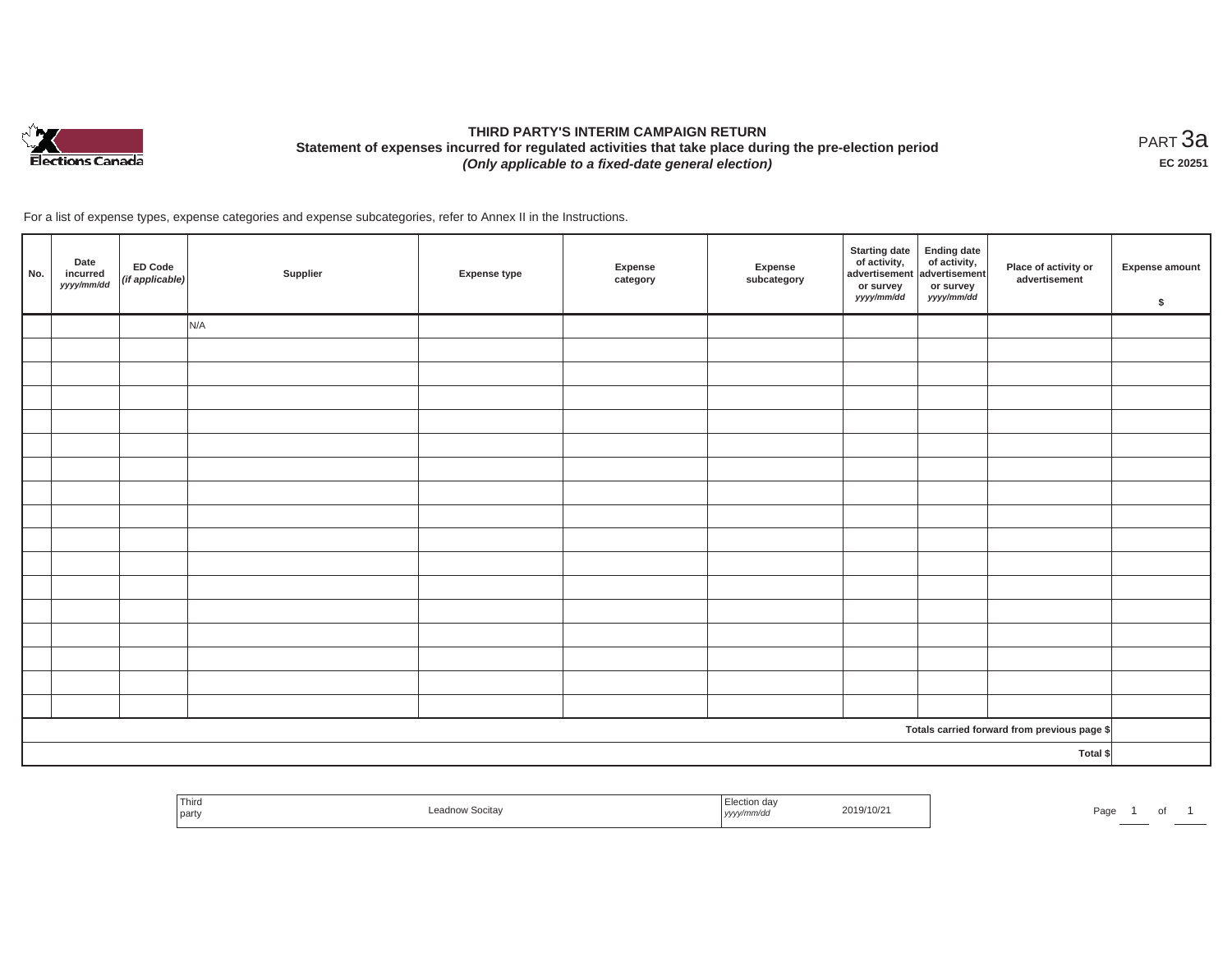

**EC 20251**

| No.                                          | Date<br>incurred<br>yyyy/mm/dd | <b>ED Code</b><br>(if applicable) | Supplier                         | <b>Expense type</b>         | <b>Expense</b><br>category                           | <b>Expense</b><br>subcategory | <b>Starting date</b><br>of activity,<br>advertisement<br>or survey | <b>Ending date</b><br>of activity,<br>advertisement<br>or survey | Place of activity or<br>advertisement | <b>Expense amount</b> |
|----------------------------------------------|--------------------------------|-----------------------------------|----------------------------------|-----------------------------|------------------------------------------------------|-------------------------------|--------------------------------------------------------------------|------------------------------------------------------------------|---------------------------------------|-----------------------|
|                                              |                                |                                   |                                  |                             |                                                      |                               | yyyy/mm/dd                                                         | yyyy/mm/dd                                                       |                                       | \$                    |
|                                              | 2019/09/16                     |                                   | Facebook                         | <b>Election Advertising</b> | Social Media                                         | Design & development          | 2019/09/16                                                         | 2019/09/16                                                       | National                              | 1,108.00              |
| $\overline{2}$                               | 2019/09/19                     |                                   | Facebook                         | <b>Election Advertising</b> | Social Media                                         | Design & development          | 2019/09/19                                                         | 2019/09/19                                                       | National                              | 1,110.64              |
| 3                                            | 2019/09/20                     |                                   | Facebook                         | <b>Election Advertising</b> | Social Media                                         | Design & development          | 2019/09/20                                                         | 2019/09/20                                                       | <b>Jational</b>                       | 1.59                  |
|                                              | 2019/09/25                     |                                   | Facebook                         | Election Advertising        | Social Media                                         | Design & development          | 2019/09/25                                                         | 2019/09/25                                                       | National                              | 33.59                 |
| 5                                            | 2019/08/12                     |                                   | Facebook                         | Election Advertising        | Social Media                                         | Design & development          | 2019/09/12                                                         | 2019/09/12                                                       | Vational                              | 150.00                |
| 6                                            | 2019/09/03                     |                                   | Amelia Jenson - Leadnow Staff    | Partisan Activity           | Salaries wages & consulting fees Payroll Remittances |                               | 2019/09/03                                                         | 2019/09/03                                                       | /ancouver                             | 40.78                 |
| $\overline{7}$                               | 2019/09/13                     |                                   | Cherry Tsoi - Leadnow Staff      | Partisan Activity           | Salaries wages & consulting fees Payroll Remittances |                               | 2019/09/13                                                         | 2019/09/13                                                       | /ancouver                             | 32.34                 |
| 8                                            | 2019/09/11                     |                                   | Cherry Tsoi - Leadnow Staff      | Partisan Activity           | Salaries wages & consulting fees Payroll Remittances |                               | 2019/09/11                                                         | 2019/09/11                                                       | /ancouver                             | 107.80                |
| 9                                            | 2019/09/19                     |                                   | Cherry Tsoi - Leadnow Staff      | Partisan Activity           | Salaries wages & consulting fees Payroll Remittances |                               | 2019/09/19                                                         | 2019/09/19                                                       | /ancouver                             | 64.68                 |
| 10                                           | 2019/09/19                     |                                   | Cherry Tsoi - Leadnow Staff      | Partisan Activity           | Salaries wages & consulting fee Payroll Remittances  |                               | 2019/09/19                                                         | 2019/09/19                                                       | /ancouver                             | 107.80                |
| 11                                           | 2019/09/12                     |                                   | Claire Gallagher - Leadnow Staff | Partisan Activity           | Salaries wages & consulting fees Payroll Remittances |                               | 2019/09/12                                                         | 2019/09/12                                                       | Toronto                               | 22.73                 |
| 12                                           | 2019/09/11                     |                                   | Claire Gallagher - Leadnow Staff | Partisan Activity           | Salaries wages & consulting fees Payroll Remittances |                               | 2019/09/11                                                         | 2019/09/11                                                       | Toronto                               | 86.24                 |
| 13                                           | 2019/09/17                     |                                   | Claire Gallagher - Leadnow Staff | Partisan Activity           | Salaries wages & consulting fees Payroll Remittances |                               | 2019/09/17                                                         | 2019/09/17                                                       | Toronto                               | 21.56                 |
| 14                                           | 2019/09/16                     |                                   | Claire Gallagher - Leadnow Staff | Partisan Activity           | Salaries wages & consulting fees Payroll Remittances |                               | 2019/09/16                                                         | 2019/09/16                                                       | Toronto                               | 64.68                 |
| 15                                           | 2019/09/26                     |                                   | Claire Gallagher - Leadnow Staff | Partisan Activity           | Salaries wages & consulting fees Payroll Remittances |                               | 2019/09/26                                                         | 2019/09/26                                                       | Toronto                               | 43.12                 |
| 16                                           | 2019/09/25                     |                                   | Claire Gallagher - Leadnow Staff | Partisan Activity           | Salaries wages & consulting fees Payroll Remittances |                               | 2019/09/25                                                         | 2019/09/25                                                       | Toronto                               | 32.34                 |
| 17                                           | 2019/09/11                     |                                   | Claire Gallagher - Leadnow Staff | Partisan Activity           | Salaries wages & consulting fees Payroll Remittances |                               | 2019/09/11                                                         | 2019/09/11                                                       | Toronto                               | 43.12                 |
| Totals carried forward from previous page \$ |                                |                                   |                                  |                             |                                                      |                               |                                                                    |                                                                  |                                       |                       |
| Total \$                                     |                                |                                   |                                  |                             |                                                      |                               |                                                                    |                                                                  |                                       |                       |

| Third<br>  party | eadnow Socitayـ | Election dav<br>2019/10/21<br>  yyyy/mm/dd | $\sim$<br>Page |
|------------------|-----------------|--------------------------------------------|----------------|
|                  |                 |                                            |                |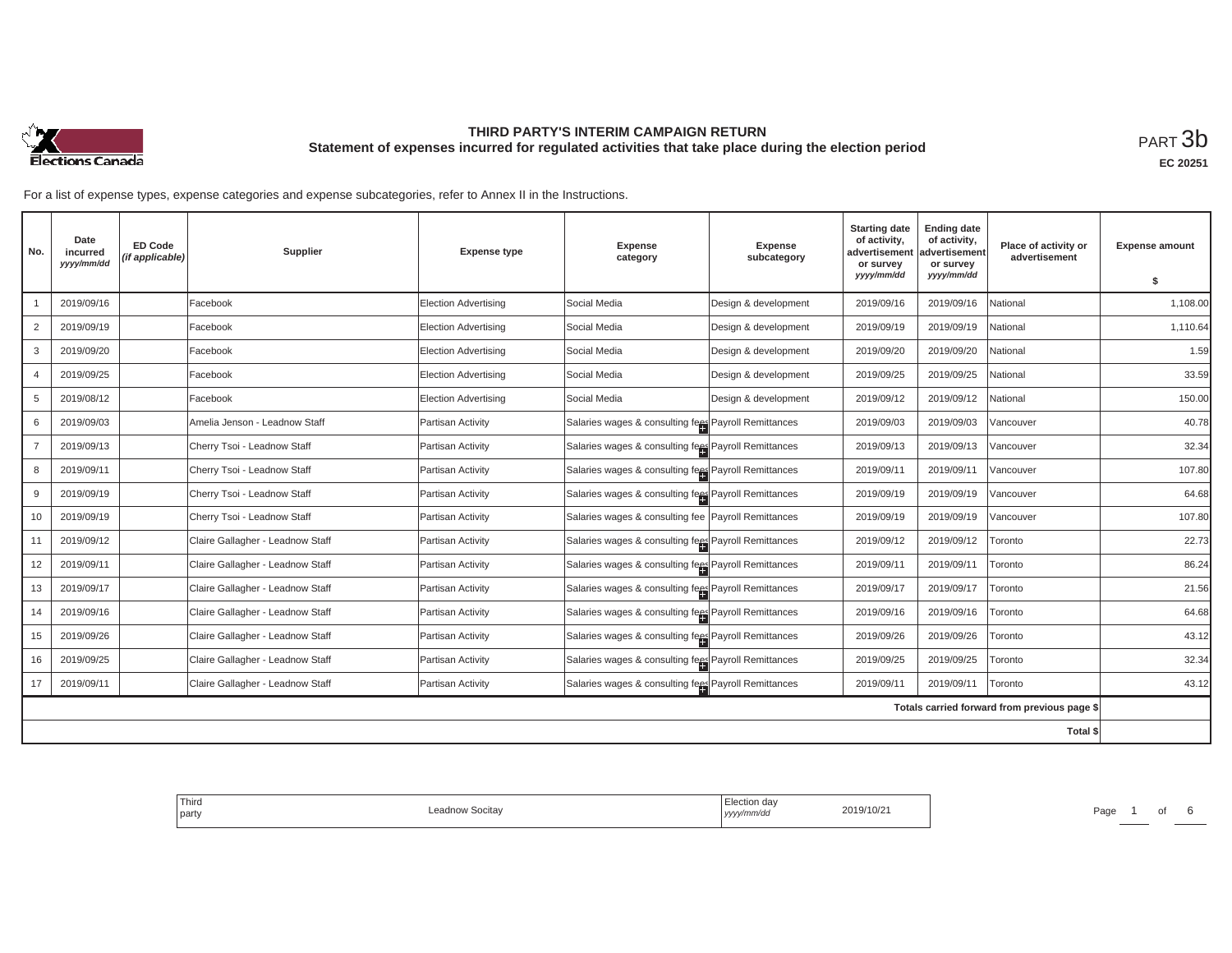

| No.      | Date<br>incurred<br>yyyy/mm/dd | <b>ED Code</b><br>(if applicable) | Supplier                         | <b>Expense type</b> | Expense<br>category                                  | <b>Expense</b><br>subcategory | <b>Starting date</b><br><b>Ending date</b><br>of activity,<br>of activity,<br>advertisement<br>advertisement<br>or survey<br>or survey<br>yyyy/mm/dd<br>yyyy/mm/dd |            | Place of activity or<br>advertisement        | <b>Expense amount</b> |
|----------|--------------------------------|-----------------------------------|----------------------------------|---------------------|------------------------------------------------------|-------------------------------|--------------------------------------------------------------------------------------------------------------------------------------------------------------------|------------|----------------------------------------------|-----------------------|
|          |                                |                                   |                                  |                     |                                                      |                               |                                                                                                                                                                    |            |                                              | \$                    |
| 18       | 2019/09/16                     |                                   | Claire Gallagher - Leadnow Staff | Paritisan Activity  | Salaries wages & consulting fees Payroll Remittances |                               | 2019/09/16                                                                                                                                                         | 2019/09/16 | Toronto                                      | 43.12                 |
| 19       | 2019/09/11                     |                                   | Dana Cook - Leadnow Staff        | Paritisan Activity  | Salaries wages & consulting fees Payroll Remittances |                               | 2019/09/11                                                                                                                                                         | 2019/09/11 | Vancouver                                    | 407.80                |
| 20       | 2019/09/11                     |                                   | Dana Cook - Leadnow Staff        | Paritisan Activity  | Salaries wages & consulting fees Payroll Remittances |                               | 2019/09/11                                                                                                                                                         | 2019/09/11 | Vancouver                                    | 203.90                |
| 21       | 2019/09/11                     |                                   | Dana Cook - Leadnow Staff        | Paritisan Activity  | Salaries wages & consulting fees Payroll Remittances |                               | 2019/09/11                                                                                                                                                         | 2019/09/11 | Vancouver                                    | 203.90                |
| 22       | 2019/09/11                     |                                   | Jolan Bailey - Leadnow Staff     | Paritisan Activity  | Salaries wages & consulting fees Payroll Remittances |                               | 2019/09/11                                                                                                                                                         | 2019/09/11 | Vancouver                                    | 53.40                 |
| 23       | 2019/09/11                     |                                   | Jolan Bailey - Leadnow Staff     | Paritisan Activity  | Salaries wages & consulting fees Payroll Remittances |                               | 2019/09/11                                                                                                                                                         | 2019/09/11 | Vancouver                                    | 106.80                |
| 24       | 2019/09/11                     |                                   | Jolan Bailey - Leadnow Staff     | Paritisan Activity  | Salaries wages & consulting fees Payroll Remittances |                               | 2019/09/11                                                                                                                                                         | 2019/09/11 | Vancouver                                    | 53.40                 |
| 25       | 2019/09/13                     |                                   | Jolan Bailey - Leadnow Staff     | Paritisan Activity  | Salaries wages & consulting fees Payroll Remittances |                               | 2019/09/13                                                                                                                                                         | 2019/09/13 | Vancouver                                    | 213.60                |
| 26       | 2019/09/11                     |                                   | Jonathan Acklery - Leadnow Staff | Paritisan Activity  | Salaries wages & consulting fees Payroll Remittances |                               | 2019/09/11                                                                                                                                                         | 2019/09/11 | Toronto                                      | 133.50                |
| 27       | 2019/09/13                     |                                   | Jonathan Acklery - Leadnow Staff | Partisan Activity   | Salaries wages & consulting fees Payroll Remittances |                               | 2019/09/13                                                                                                                                                         | 2019/09/13 | Toronto                                      | 106.80                |
| 28       | 2019/09/15                     |                                   | Kira McLean - Leadnow Staff      | Paritisan Activity  | Salaries wages & consulting fees Payroll Remittances |                               | 2019/09/15                                                                                                                                                         | 2019/09/15 | Vancouver                                    | 101.95                |
| 29       | 2019/09/11                     |                                   | Logan McIntosh - Leadnow Staff   | Paritisan Activity  | Salaries wages & consulting fees Payroll Remittances |                               | 2019/09/11                                                                                                                                                         | 2019/09/11 | Toronto                                      | 38.94                 |
| 30       | 2019/09/19                     |                                   | Logan McIntosh - Leadnow Staff   | Paritisan Activity  | Salaries wages & consulting fees Payroll Remittances |                               | 2019/09/19                                                                                                                                                         | 2019/09/19 | Toronto                                      | 116.82                |
| 31       | 2019/09/11                     |                                   | Max Mosher - Leadnow Staff       | Paritisan Activity  | Salaries wages & consulting fees Payroll Remittances |                               | 2019/09/11                                                                                                                                                         | 2019/09/11 | Toronto                                      | 290.16                |
| 32       | 2019/09/11                     |                                   | Max Mosher - Leadnow Staff       | Paritisan Activity  | Salaries wages & consulting fees Payroll Remittances |                               | 2019/09/11                                                                                                                                                         | 2019/09/11 | Toronto                                      | 96.72                 |
| 33       | 2019/09/11                     |                                   | Max Mosher - Leadnow Staff       | Paritisan Activity  | Salaries wages & consulting fees Payroll Remittances |                               | 2019/09/11                                                                                                                                                         | 2019/09/11 | Toronto                                      | 120.90                |
| 34       | 2019/09/11                     |                                   | Max Mosher - Leadnow Staff       | Paritisan Activity  | Salaries wages & consulting fees Payroll Remittances |                               | 2019/09/11                                                                                                                                                         | 2019/09/11 | Toronto                                      | 96.72                 |
|          |                                |                                   |                                  |                     |                                                      |                               |                                                                                                                                                                    |            | Totals carried forward from previous page \$ |                       |
| Total \$ |                                |                                   |                                  |                     |                                                      |                               |                                                                                                                                                                    |            |                                              |                       |

| Third<br>Leadnow Socitay<br>party | Election dav<br>2019/10/21<br>yyyy/mm/dd | Page |
|-----------------------------------|------------------------------------------|------|
|-----------------------------------|------------------------------------------|------|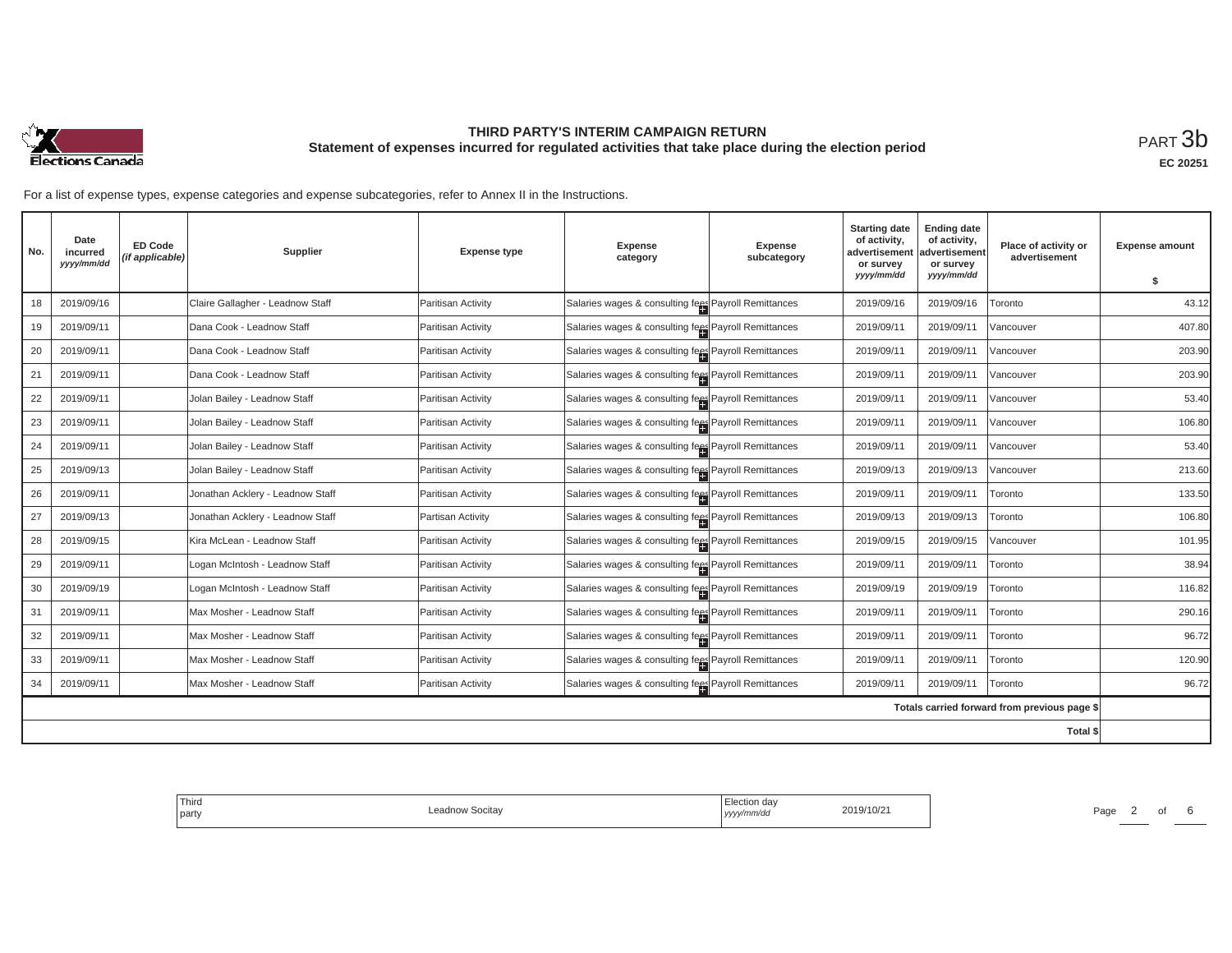

**EC 20251**

| No.      | Date<br>incurred<br>yyyy/mm/dd | <b>ED Code</b><br>(if applicable) | Supplier                        | <b>Expense type</b> | <b>Expense</b><br>category                           | <b>Expense</b><br>subcategory | <b>Starting date</b><br>of activity,<br>advertisemen<br>or survey | <b>Ending date</b><br>of activity,<br>advertisement<br>or survey | Place of activity or<br>advertisement        | <b>Expense amount</b> |
|----------|--------------------------------|-----------------------------------|---------------------------------|---------------------|------------------------------------------------------|-------------------------------|-------------------------------------------------------------------|------------------------------------------------------------------|----------------------------------------------|-----------------------|
|          |                                |                                   |                                 |                     |                                                      |                               | yyyy/mm/dd                                                        | yyyy/mm/dd                                                       |                                              | \$                    |
| 35       | 2019/09/23                     |                                   | Max Mosher - Leadnow Staff      | Partisan Activity   | Salaries wages & consulting fees Payroll Remittances |                               | 2019/09/23                                                        | 2019/09/23                                                       | Toronto                                      | 120.90                |
| 36       | 2019/09/23                     |                                   | Max Mosher - Leadnow Staff      | Partisan Activity   | Salaries wages & consulting fees Payroll Remittances |                               | 2019/09/23                                                        | 2019/09/23                                                       | Toronto                                      | 241.80                |
| 37       | 2019/09/23                     |                                   | Max Mosher - Leadnow Staff      | Partisan Activity   | Salaries wages & consulting fees Payroll Remittances |                               | 2019/09/23                                                        | 2019/09/23                                                       | Toronto                                      | 72.54                 |
| 38       | 2019/09/24                     |                                   | Peter Gibbs - Leadnow Staff     | Partisan Activity   | Salaries wages & consulting fees Payroll Remittances |                               | 2019/09/24                                                        | 2019/09/24                                                       | Victoria                                     | 122.34                |
| 39       | 2019/09/11                     |                                   | Rachel Tetrault - Leadnow Staff | Partisan Activity   | Salaries wages & consulting fees Payroll Remittances |                               | 2019/09/11                                                        | 2019/09/1                                                        | Vancouver                                    | 80.04                 |
| 40       | 2019/09/04                     |                                   | Rachel Tetrault - Leadnow Staff | Partisan Activity   | Salaries wages & consulting fees Payroll Remittances |                               | 2019/09/04                                                        | 2019/09/04                                                       | Vancouver                                    | 80.04                 |
| 41       | 2019/09/15                     |                                   | Rachel Tetrault - Leadnow Staff | Partisan Activity   | Salaries wages & consulting fees Payroll Remittances |                               | 2019/09/15                                                        | 2019/09/15                                                       | /ancouver                                    | 186.76                |
| 42       | 2019/09/12                     |                                   | Rachel Tetrault - Leadnow Staff | Partisan Activity   | Salaries wages & consulting fees Payroll Remittances |                               | 2019/09/12                                                        | 2019/09/12                                                       | /ancouver                                    | 160.08                |
| 43       | 2019/09/04                     |                                   | Rachel Tetrault - Leadnow Staff | Partisan Activity   | Salaries wages & consulting fees Payroll Remittances |                               | 2019/09/04                                                        | 2019/09/04                                                       | /ancouver                                    | 80.04                 |
| 44       | 2019/09/15                     |                                   | Rachel Tetrault - Leadnow Staff | Partisan Activity   | Salaries wages & consulting fees Payroll Remittances |                               | 2019/09/15                                                        | 2019/09/15                                                       | /ancouver                                    | 80.04                 |
| 45       | 2019/09/11                     |                                   | Simran Ghuman - Leadnow Staff   | Partisan Activity   | Salaries wages & consulting fees Payroll Remittances |                               | 2019/09/11                                                        | 2019/09/11                                                       | Toronto                                      | 163.12                |
| 46       | 2019/09/11                     |                                   | Simran Ghuman - Leadnow Staff   | Partisan Activity   | Salaries wages & consulting fees Payroll Remittances |                               | 2019/09/11                                                        | 2019/09/1                                                        | Toronto                                      | 305.85                |
| 47       | 2019/09/18                     |                                   | Simran Ghuman - Leadnow Staff   | Partisan Activity   | Salaries wages & consulting fees Payroll Remittances |                               | 2019/09/18                                                        | 2019/09/18                                                       | Toronto                                      | 61.17                 |
| 48       | 2019/09/24                     |                                   | Simran Ghuman - Leadnow Staff   | Partisan Activity   | Salaries wages & consulting fees Payroll Remittances |                               | 2019/09/24                                                        | 2019/09/24                                                       | Toronto                                      | 50.98                 |
| 49       | 2019/09/16                     |                                   | Sonia Theroux - Leadnow Staff   | Partisan Activity   | Salaries wages & consulting fees Payroll Remittances |                               | 2019/09/16                                                        | 2019/09/16                                                       | /ictoria                                     | 204.30                |
| 50       | 2019/09/13                     |                                   | Tim Ellis - Leadnow Staff       | Partisan Activity   | Salaries wages & consulting fees Payroll Remittances |                               | 2019/09/13                                                        | 2019/09/13                                                       | Toronto                                      | 107.80                |
| 51       | 2019/09/11                     |                                   | Tim Ellis - Leadnow Staff       | Partisan Activity   | Salaries wages & consulting fees Payroll Remittances |                               | 2019/09/11                                                        | 2019/09/11                                                       | Toronto                                      | 129.36                |
|          |                                |                                   |                                 |                     |                                                      |                               |                                                                   |                                                                  | Totals carried forward from previous page \$ |                       |
| Total \$ |                                |                                   |                                 |                     |                                                      |                               |                                                                   |                                                                  |                                              |                       |

| Third<br>party | ∵dnow Socitav<br>$- - -$ | ua<br>yyyy/mm/aa | 2019/10/21 | Page<br>. . |  |
|----------------|--------------------------|------------------|------------|-------------|--|
|                |                          |                  |            |             |  |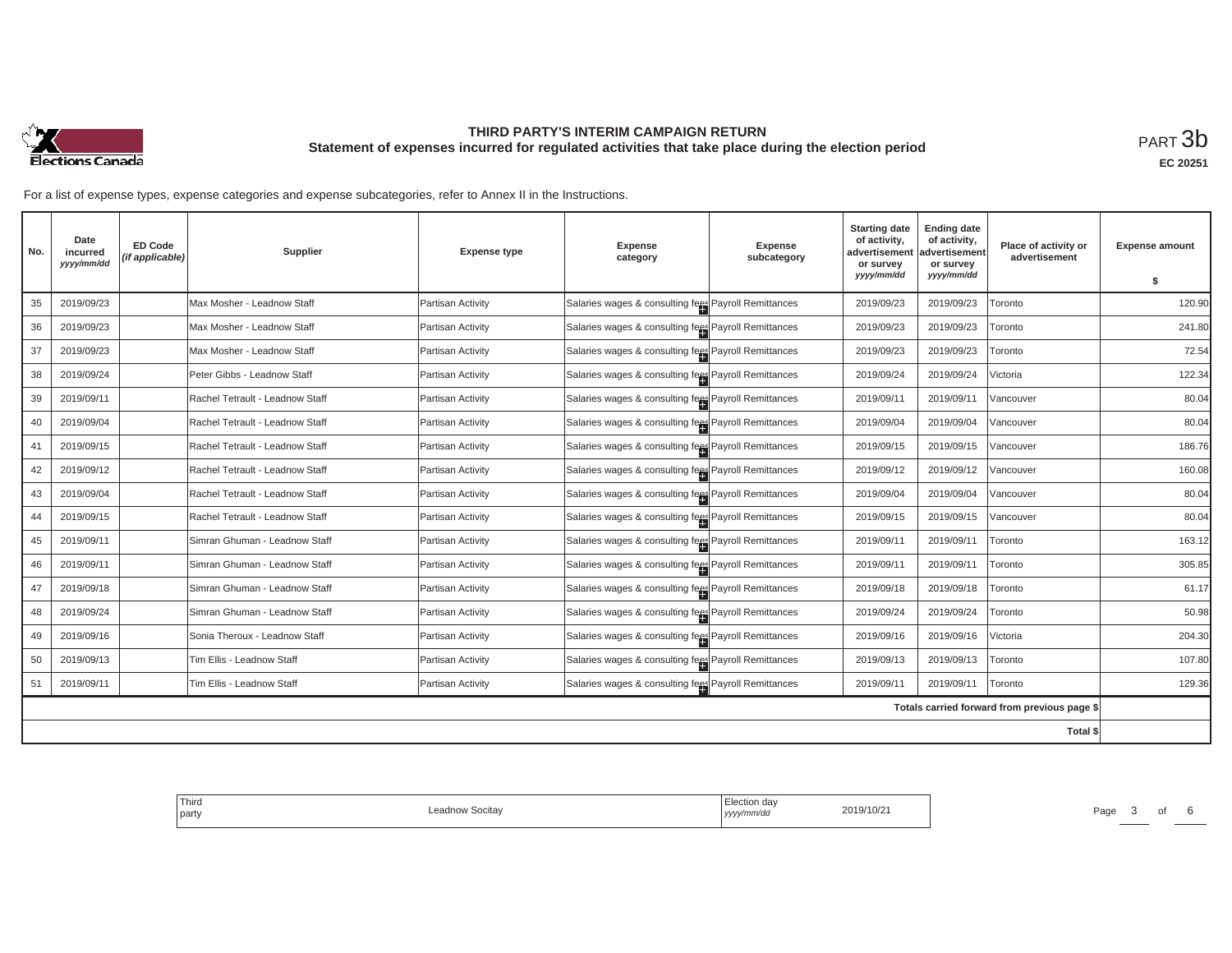

**EC 20251**

| No.      | Date<br>incurred<br>yyyy/mm/dd | <b>ED Code</b><br>(if applicable) | <b>Supplier</b>                  | <b>Expense type</b> | <b>Expense</b><br>category                           | <b>Expense</b><br>subcategory | <b>Starting date</b><br>of activity,<br>advertisement<br>or survey | <b>Ending date</b><br>of activity,<br>advertisement<br>or survey | Place of activity or<br>advertisement        | <b>Expense amount</b> |
|----------|--------------------------------|-----------------------------------|----------------------------------|---------------------|------------------------------------------------------|-------------------------------|--------------------------------------------------------------------|------------------------------------------------------------------|----------------------------------------------|-----------------------|
|          |                                |                                   |                                  |                     |                                                      |                               | yyyy/mm/dd                                                         | yyyy/mm/dd                                                       |                                              | \$                    |
| 52       | 2019/09/11                     |                                   | Tim Ellis - Leadnow Staff        | Partisan Activity   | Salaries wages & consulting fees Payroll Remittances |                               | 2019/09/11                                                         | 2019/09/11                                                       | Toronto                                      | 172.48                |
| 53       | 2019/09/16                     |                                   | Tim Ellis - Leadnow Staff        | Partisan Activity   | Salaries wages & consulting fees Payroll Remittances |                               | 2019/09/16                                                         | 2019/09/16                                                       | Toronto                                      | 431.20                |
| 54       | 2019/09/16                     |                                   | Tim Ellis - Leadnow Staff        | Partisan Activity   | Salaries wages & consulting fees Payroll Remittances |                               | 2019/09/16                                                         | 2019/09/16                                                       | Toronto                                      | 172.48                |
| 55       | 2019/09/16                     |                                   | Tim Ellis - Leadnow Staff        | Partisan Activity   | Salaries wages & consulting fees Payroll Remittances |                               | 2019/09/16                                                         | 2019/09/16                                                       | Toronto                                      | 43.12                 |
| 56       | 2019/09/23                     |                                   | Tim Ellis - Leadnow Staff        | Partisan Activity   | Salaries wages & consulting fees Payroll Remittances |                               | 2019/09/23                                                         | 2019/09/23                                                       | Toronto                                      | 172.48                |
| 57       | 2019/09/15                     |                                   | Tim Ellis - Leadnow Staff        | Partisan Activity   | Salaries wages & consulting fees Payroll Remittances |                               | 2019/09/15                                                         | 2019/09/15                                                       | Toronto                                      | 86.24                 |
| 58       | 2019/09/11                     |                                   | <b>DNCL Government of Canada</b> | Partisan Activity   | Voter contact                                        | Other: (Venue Rental)         | 2019/09/11                                                         | 2019/09/11                                                       | National                                     | 1,848.00              |
| 59       | 2019/09/19                     |                                   | Trinity St. Paul's United Church | Partisan Activity   | Events                                               | Other (Venue Rental)          | 2019/09/19                                                         | 2019/09/19                                                       | Toronto                                      | 50.00                 |
| 60       | 2019/09/18                     |                                   | Condo board                      | Partisan Activity   | Events                                               | Other: Letters to Editor Tool | 2019/09/18                                                         | 2019/09/18                                                       | Toronto                                      | 150.00                |
| 61       | 2019/09/12                     |                                   | New/Mode                         | Partisan Activity   | Voter cotnact                                        | Office supplies               | 2019/09/12                                                         | 2019/09/12                                                       | Vational                                     | 689.49                |
| 62       | 2019/09/16                     |                                   | De Serres                        | Partisan Activity   | Office                                               | Meals & entertainment         | 2019/09/16                                                         | 2019/09/16                                                       | Toronto                                      | 20.32                 |
| 63       | 2019/09/15                     |                                   | Domino's Pizza                   | Partisan Activity   | Other                                                | Meals & entertainment         | 2019/09/15                                                         | 2019/09/15                                                       | /ancouver                                    | 233.11                |
| 64       | 2019/09/15                     |                                   | Starbucks Coffee                 | Partisan Activity   | Other                                                | Office supplies               | 2019/09/15                                                         | 2019/09/15                                                       | /ancouver                                    | 71.19                 |
| 65       | 2019/09/17                     |                                   | <b>Staples</b>                   | Partisan Activity   | Office                                               | <b>Calling Services</b>       | 2019/09/17                                                         | 2019/09/17                                                       | Toronto                                      | 79.09                 |
| 66       | 2019/09/15                     |                                   | Plivo                            | Partisan Activity   | Voter contact                                        | <b>Calling Services</b>       | 2019/09/15                                                         | 2019/09/15                                                       | National                                     | 135.58                |
| 67       | 2019/09/15                     |                                   | Plivo                            | Partisan Activity   | Voter contact                                        | <b>Calling Services</b>       | 2019/09/15                                                         | 2019/09/15                                                       | National                                     | 67.19                 |
| 68       | 2019/09/15                     |                                   | Plivo                            | Partisan Activity   | Voter contact                                        | <b>Calling Services</b>       | 2019/09/15                                                         | 2019/09/15                                                       | National                                     | 67.19                 |
|          |                                |                                   |                                  |                     |                                                      |                               |                                                                    |                                                                  | Totals carried forward from previous page \$ |                       |
| Total \$ |                                |                                   |                                  |                     |                                                      |                               |                                                                    |                                                                  |                                              |                       |

| <sup>1</sup> Thira<br>party | v Socitay<br>Leagnow | $sin n$ .<br>.<br>yyyy/mm/aa | 2019/10/2 | the contract of the contract of the contract of<br>Page |  |  |
|-----------------------------|----------------------|------------------------------|-----------|---------------------------------------------------------|--|--|
|                             |                      |                              |           |                                                         |  |  |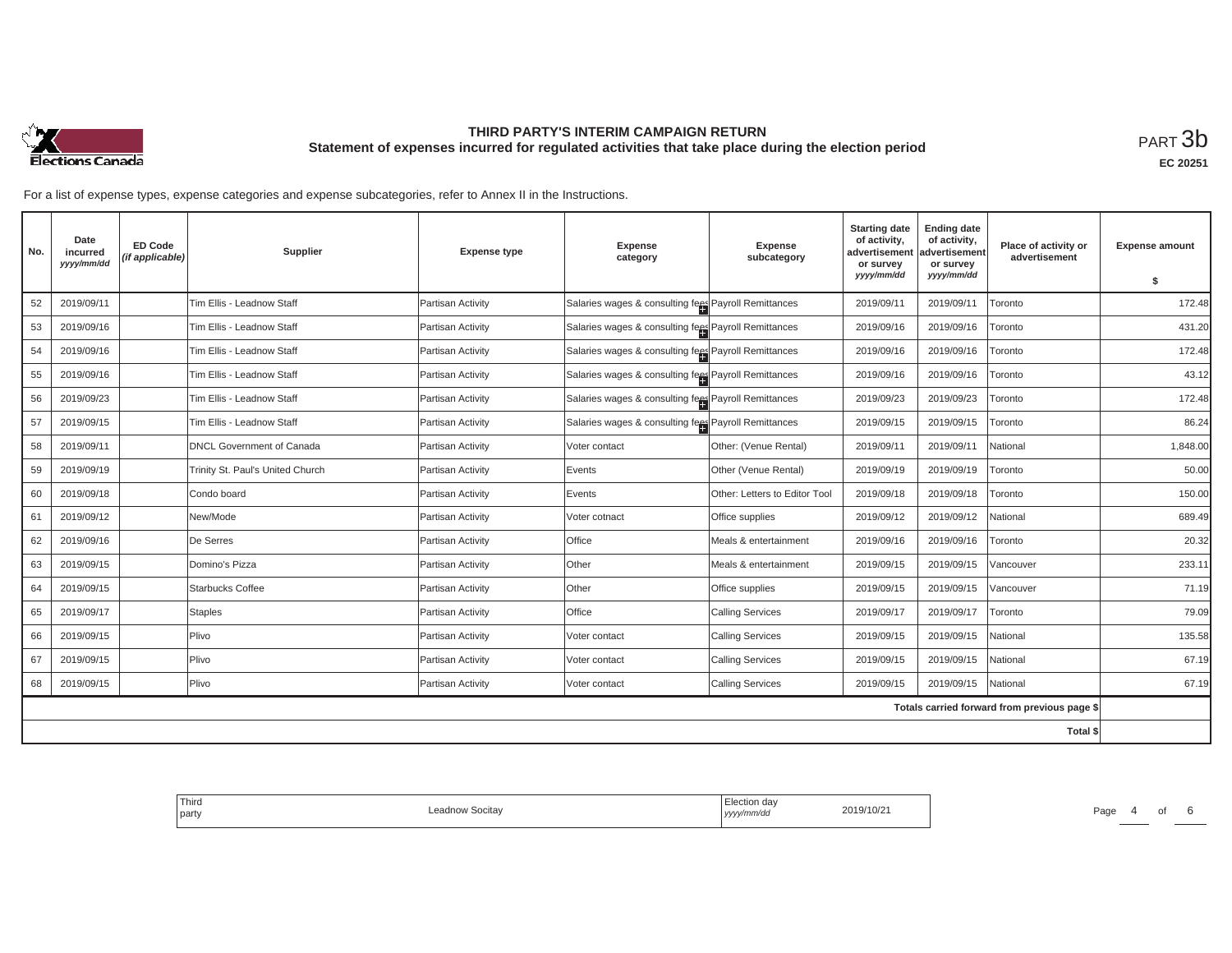

**EC 20251**

| No.      | Date<br>incurred<br>yyyy/mm/dd | <b>ED Code</b><br>(if applicable) | Supplier                               | <b>Expense type</b> | <b>Expense</b><br>category                      | <b>Expense</b><br>subcategory | <b>Starting date</b><br>of activity,<br>advertisement<br>or survey | <b>Ending date</b><br>of activity,<br>advertisement<br>or survey | Place of activity or<br>advertisement        | <b>Expense amount</b> |
|----------|--------------------------------|-----------------------------------|----------------------------------------|---------------------|-------------------------------------------------|-------------------------------|--------------------------------------------------------------------|------------------------------------------------------------------|----------------------------------------------|-----------------------|
|          |                                |                                   |                                        |                     |                                                 |                               | yyyy/mm/dd                                                         | yyyy/mm/dd                                                       |                                              | \$                    |
| 69       | 2019/09/17                     |                                   | Pilvo                                  | Partisan Activity   | Voter contact                                   | <b>Calling Services</b>       | 2019/09/17                                                         | 2019/09/17                                                       | National                                     | 67.83                 |
| 70       | 2019/09/18                     |                                   | Pilvo                                  | Partisan Activity   | Voter contact                                   | <b>Calling Services</b>       | 2019/09/18                                                         | 2019/09/18                                                       | National                                     | 67.83                 |
| 71       | 2019/09/19                     |                                   | Pilvo                                  | Partisan Activity   | Voter contact                                   | <b>Calling Services</b>       | 2019/09/19                                                         | 2019/09/19                                                       | National                                     | 67.87                 |
| 72       | 2019/09/20                     |                                   | Pilvo                                  | Partisan Activity   | Voter contact                                   | <b>Calling Services</b>       | 2019/09/20                                                         | 2019/09/20                                                       | National                                     | 67.87                 |
| 73       | 2019/09/24                     |                                   | Pilvo                                  | Partisan Activity   | Voter contact                                   | <b>Calling Services</b>       | 2019/09/24                                                         | 2019/09/24                                                       | National                                     | 67.86                 |
| 74       | 2019/09/24                     |                                   | Pilvo                                  | Partisan Activity   | Voter contact                                   | <b>Calling Services</b>       | 2019/09/24                                                         | 2019/09/24                                                       | National                                     | 67.86                 |
| 75       | 2019/09/25                     |                                   | Pilvo                                  | Partisan Activity   | Voter contact                                   | <b>Calling Services</b>       | 2019/09/25                                                         | 2019/09/25                                                       | National                                     | 67.71                 |
| 76       | 2019/09/21                     |                                   | Squarespace                            | Partisan Activity   | Social Media                                    | Social media                  | 2019/09/21                                                         | 2019/09/21                                                       | National                                     | 35.35                 |
| 77       | 2019/09/07                     |                                   | Geocodio                               | Partisan Activity   | Voter contact                                   | <b>Calling Services</b>       | 2019/09/07                                                         | 2019/09/07                                                       | National                                     | 1,013.52              |
| 78       | 2019/09/06                     |                                   | TelephoneLists.biz (Electronic Voice S | Partisan Activity   | Voter contact                                   | <b>Calling Services</b>       | 2019/09/06                                                         | 2019/09/06                                                       | National                                     | 1,344.60              |
| 79       | 2019/09/26                     |                                   | Devin Tepelski                         | Partisan Activity   | Salaries, Wages, and Consulting Consulting Fees |                               | 2019/09/26                                                         | 2019/09/26                                                       | Toronto                                      | 525.00                |
| 80       | 2019/09/13                     |                                   | HiVE Vancouver Socity                  | Partisan Activity   | Events                                          | Other (Venue Rental)          | 2019/09/13                                                         | 2019/09/13                                                       | /ancouver                                    | 417.38                |
| 81       | 2019/09/25                     |                                   | SCI Spadina                            | Partisan Activity   | Events                                          | Other (Venue Rental)          | 2019/09/25                                                         | 2019/09/25                                                       | Toronto                                      | 836.20                |
| 82       | 2019/09/15                     |                                   | Pizza Pizza                            | Partisan Activity   | Events                                          | Other: meals                  | 2019/09/15                                                         | 2019/09/15                                                       | Vancouver                                    | 71.92                 |
| 83       | 2019/09/19                     |                                   | <b>DNCL Government of Canada</b>       | Partisan Activity   | Voter contact                                   | Other: do not call list       | 2019/09/19                                                         | 2019/09/19                                                       | National                                     | 528.20                |
| 84       | 2019/09/14                     |                                   | Freedom Mobile                         | Partisan Activity   | <b>Office</b>                                   | Telephone & Internet          | 2019/09/14                                                         | 2019/09/14                                                       | National                                     | 67.20                 |
| 85       | 2019/09/15                     |                                   | Yellow Cab Company                     | Partisan Activity   | Canvassing                                      | Transportation                | 2019/09/15                                                         | 2019/09/15                                                       | Toronto                                      | 6.45                  |
|          |                                |                                   |                                        |                     |                                                 |                               |                                                                    |                                                                  | Totals carried forward from previous page \$ |                       |
| Total \$ |                                |                                   |                                        |                     |                                                 |                               |                                                                    |                                                                  |                                              |                       |

| Third<br>the control of the control of<br>party | Leadnow Socitay | Election day<br>yyyy/mm/dd | 2019/10/21 | Page | . . |  |
|-------------------------------------------------|-----------------|----------------------------|------------|------|-----|--|
|                                                 |                 |                            |            |      |     |  |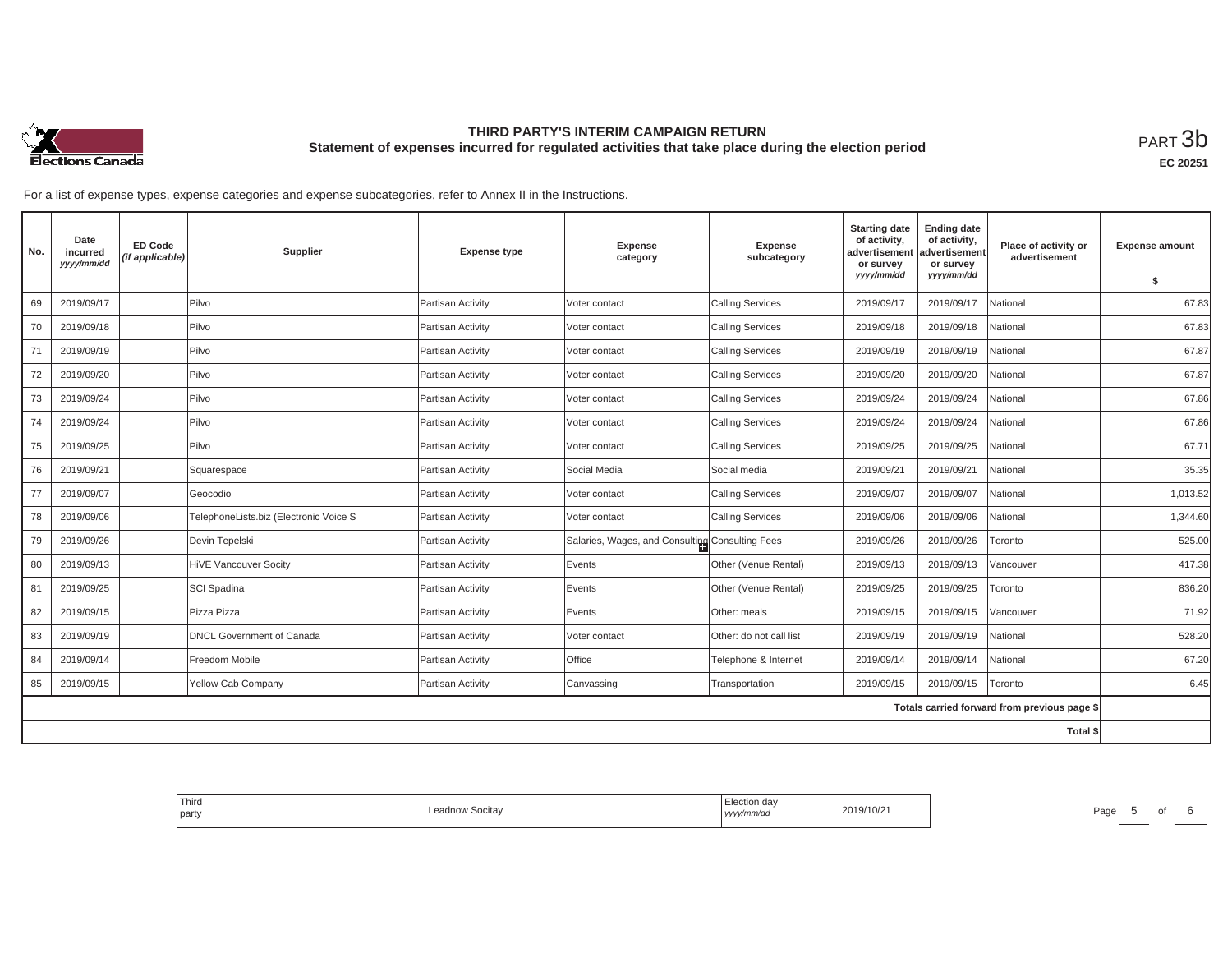

**EC 20251**

| No.                                          | Date<br>incurred<br>yyyy/mm/dd | <b>ED Code</b><br>(if applicable) | Supplier       | <b>Expense type</b> | Expense<br>category | Expense<br>subcategory | <b>Starting date</b><br>of activity,<br>advertisement<br>or survey<br>yyyy/mm/dd | <b>Ending date</b><br>of activity,<br>advertisement<br>or survey<br>yyyy/mm/dd | Place of activity or<br>advertisement | <b>Expense amount</b><br>\$ |
|----------------------------------------------|--------------------------------|-----------------------------------|----------------|---------------------|---------------------|------------------------|----------------------------------------------------------------------------------|--------------------------------------------------------------------------------|---------------------------------------|-----------------------------|
| 86                                           | 2019/09/14                     |                                   | Staples Canada | Partisan Activity   | Office              | Office supplies        | 2019/09/14                                                                       | 2019/09/14                                                                     | Vancouver                             | 41.66                       |
| 87                                           | 2019/09/04                     |                                   | Staples Canada | Partisan Activity   | Office              | Office supplies        | 2019/09/04                                                                       | 2019/09/04                                                                     | Vancouver                             | 10.07                       |
|                                              |                                |                                   |                |                     |                     |                        |                                                                                  |                                                                                |                                       |                             |
|                                              |                                |                                   |                |                     |                     |                        |                                                                                  |                                                                                |                                       |                             |
|                                              |                                |                                   |                |                     |                     |                        |                                                                                  |                                                                                |                                       |                             |
|                                              |                                |                                   |                |                     |                     |                        |                                                                                  |                                                                                |                                       |                             |
|                                              |                                |                                   |                |                     |                     |                        |                                                                                  |                                                                                |                                       |                             |
|                                              |                                |                                   |                |                     |                     |                        |                                                                                  |                                                                                |                                       |                             |
|                                              |                                |                                   |                |                     |                     |                        |                                                                                  |                                                                                |                                       |                             |
|                                              |                                |                                   |                |                     |                     |                        |                                                                                  |                                                                                |                                       |                             |
|                                              |                                |                                   |                |                     |                     |                        |                                                                                  |                                                                                |                                       |                             |
|                                              |                                |                                   |                |                     |                     |                        |                                                                                  |                                                                                |                                       |                             |
|                                              |                                |                                   |                |                     |                     |                        |                                                                                  |                                                                                |                                       |                             |
|                                              |                                |                                   |                |                     |                     |                        |                                                                                  |                                                                                |                                       |                             |
|                                              |                                |                                   |                |                     |                     |                        |                                                                                  |                                                                                |                                       |                             |
|                                              |                                |                                   |                |                     |                     |                        |                                                                                  |                                                                                |                                       |                             |
|                                              |                                |                                   |                |                     |                     |                        |                                                                                  |                                                                                |                                       |                             |
| Totals carried forward from previous page \$ |                                |                                   |                |                     |                     |                        |                                                                                  |                                                                                |                                       |                             |
| Total \$                                     |                                |                                   |                |                     |                     |                        | 17,568.14                                                                        |                                                                                |                                       |                             |

| ' Third<br>2019/10/2<br>/ Socitay<br>party<br>yyyy.<br><br>. | Page |
|--------------------------------------------------------------|------|
|--------------------------------------------------------------|------|